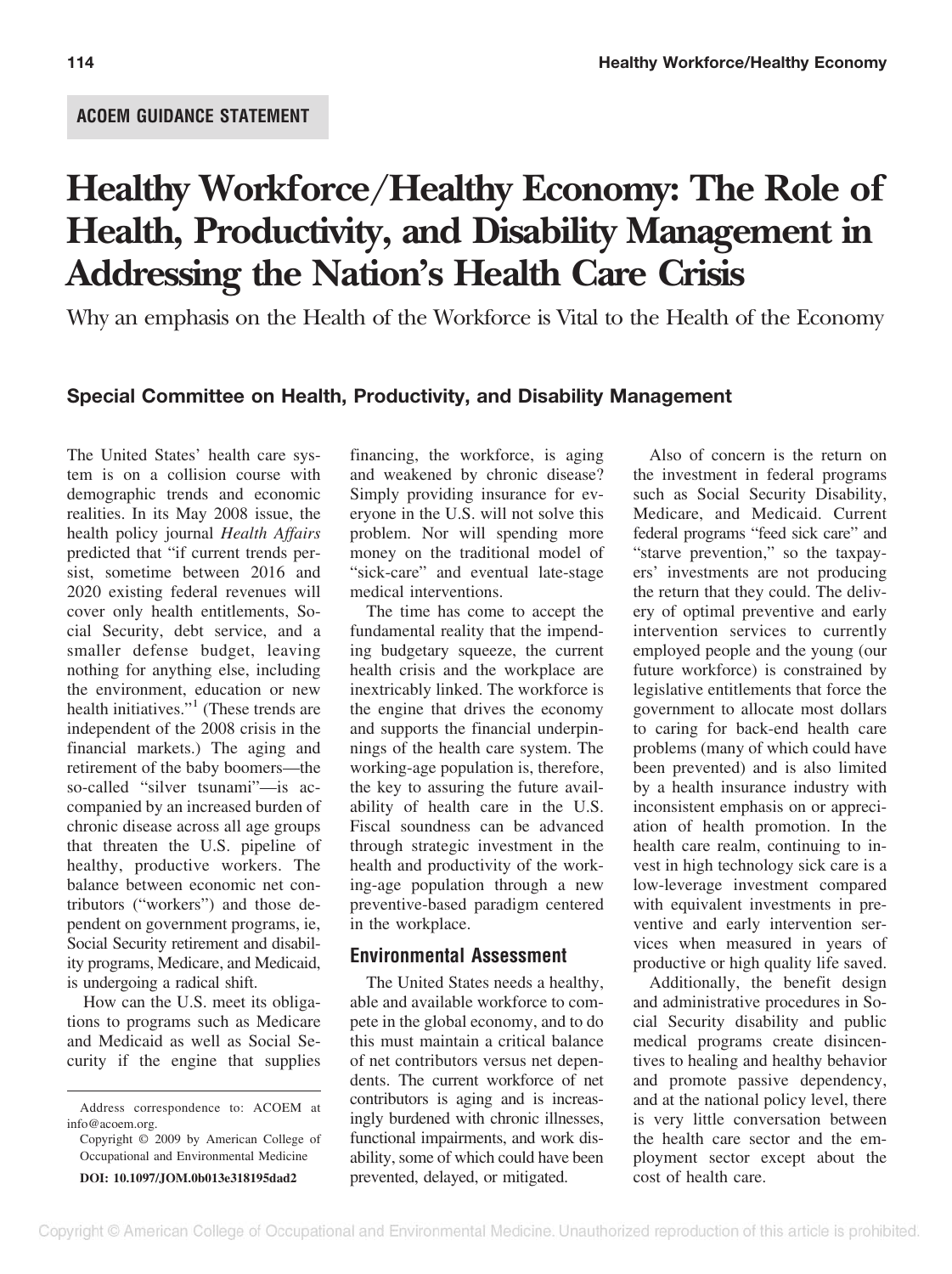In both governmental programs and private sector organizations, there is little interconnection between the purpose and process of health care delivery and the purpose and outcomes of the stay-at-work and return-to-work (RTW) program process. Employers are not held responsible for helping people stay healthy and employed—and are often able to shift the benefit costs of their employees who become work disabled onto the public programs, both Medicare and Social Security. Some disability insurers do not employ substantial and effective efforts to improve health, functionality, or prevent long term disability and, like employers, are often able to shift the costs to the public through Social Security. Attending physicians often overlook the connection between what they do and maintaining the country's productive workforce, and are typically not reimbursed for it.

Now that 130 million people in the U.S. are living with one or more chronic illness, the question arises what do "health promotion" and "wellness" programs look like for people who are chronically-ill and/or functionally impaired? Logically speaking, it is still important to offer primary prevention services aimed at the "still-at-riskbecause-nothing's-happened-yet" aspects of people's lives even though they may already have been dealing with serious problems/ challenges in another part of their lives.

In this paper, "prevention" is defined as anything that effectively reduces these adverse outcomes. Health promotion, health education, lifestyle management, safety engineering, hazard recognition, job ergonomics and organizational design, nutrition, prenatal care, immunizations and other wellness services are all primary prevention strategies because they help people stay healthy and productive. Screening and early detection programs, health coaching, biometric testing and pro-active work disability prevention programs are secondary prevention strategies because they can identify conditions earlier than they would have been by typical clinical manifestation. Disease management, evidence-based quality care management, RTW programs and vocational rehabilitation are tertiary prevention strategies because they can limit the destructive and often disabling impact of serious medical conditions on function in daily life and work, can protect or restore productive lifestyles, and can reduce future costs.

# **Evidence Supporting Occupational and Environmental Initiatives in the Workplace**

Preventive interventions of many types have been shown to be effective including behavior change, benefits design, economic policy, health education, workplace environment and safety culture, public health, and direct medical care services. The way their effectiveness has generally been assessed is by looking for changes in utilization and costs for medical care. However, other outcome derivatives such as changes in presenteeism (present at work but functioning impaired), absenteeism (lost time, productivity loss, continuity loss), the productivity loss that results, as well as costs for disability benefits, and workforce participation must also be considered. Following are specific examples of studies on the efficacy of prevention interventions.

• There are data indicating that welldesigned, integrated and supported health promotion programs in industry can reduce health care costs, at least over a short term. Not all studies have shown this, but the evidence does favor somewhere between a \$1.50 and a \$3.00 return on dollars invested. $2-4$  In a 2008 report by Naydeck et al, the health prevention program showed a four-year savings of  $$1,335,524$ .<sup>2</sup> When program expenses of \$808,403 were factored in, the resulting analysis yielded an ROI of \$1.65 for every

dollar spent on the program. This study demonstrates that comprehensive health promotion programs have the potential for lowering health care costs. The July 2007 Conference by the EU Platform on Diet, Physical Activity and Health provided limited evidence on the cost-effectiveness of health promotion in the workplace and articulated the need for further studies in workplace health promotion programs.<sup>3</sup>

- Well-integrated and supported health enhancement initiatives have been shown to improve health status and productivity in the workplace. For example, Burton et al demonstrated that individuals who reduced their health risks generally saw an improvement in productivity whereas those that increased their health risks or remained the same showed decreased productivity.5 The Yen et al study in 2006, demonstrated that one third of the company's costs in medical, pharmacy, and absenteeism was associated with increased health risks.<sup>6</sup> Numerous studies have shown that the most effective initiatives include integrated health risk assessment, health promotion, health coaching, disease management, disability management, and care coordination services.5–27
- Research also has demonstrated how appropriate treatment, workplace-linked case management and accommodation and appropriate follow-up can significantly reduce work disability associated with musculoskeletal conditions. There is also a literature on success of specific accommodations in averting work disability, but this often does not indicate that there was usually a parallel occupational health component.<sup>28-30</sup>
- Early interventions that insure an appropriate workplace response, maintain the worker's relationship to the workplace, and make adjustments to achieve a good fit between the worker and the job can be paramount in work disability prevention and RTW. Broadening the focus to include work disability as a separate issue, and the use of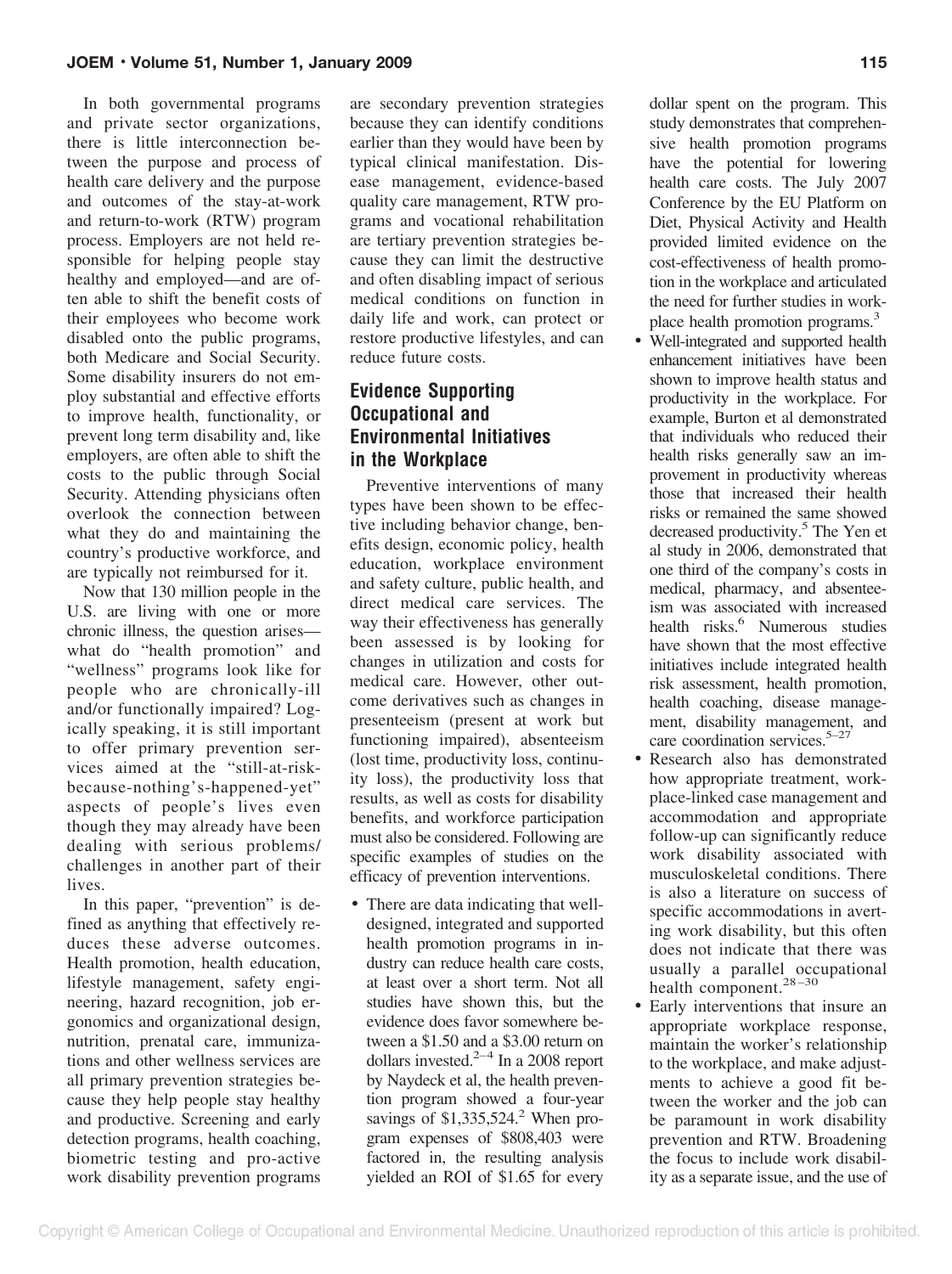non-medical interventions to treat it can achieve remarkable success, even after very prolonged withdrawal from work. The implementation and support process, driven by a broader conceptual model, is essential to RTW in prolonged work disability.31–35

# **A New Agenda for Preventive-Based Measures in the Workplace**

The American College of Occupational and Environmental Medicine (ACOEM), the nation's leading medical organization devoted to worker health and safety, has developed a realistic action agenda to address these issues. ACOEM believes that more attention and resources should be devoted to health-related services that protect the employability of the working-age population to maximize workforce participation and productivity. Logically, improving health and function as well as supporting people to stay at or RTW preserves employability among working age persons and enhances their attendance and productivity at work. This has been researched and evidence generally supports this proposition. Government should preferentially invest in high-impact services that preserve or improve the overall health and function of the workforce to maintain a proper balance between economic net contributors and net dependents (those dependent on government programs).

In an environment in which health care costs are skyrocketing, the sensible approach is to reduce the burden of illness driving the need for care, and the most powerful way to accomplish this is by focusing on evidence-based prevention. A growing body of research demonstrates the connection between certain preventive practices, improved health and functional status, and lowered total costs— essentially proving the scientific and economic case for prevention. Some studies have shown a return of as much as \$3 per \$1 invested. ACOEM's members are

leaders in this approach—referred to as health and productivity management—which has been extensively studied and is yielding positive results for employers.

Moving the health agenda forward by focusing on prevention in the workplace has the added benefit of addressing the vital issue of America's global competitiveness. Because worker health and the ability to thrive in the world economy are clearly aligned, both are advanced by a new emphasis on prevention.

# **ACOEM's Advocacy is Based on Four Fundamental Principles That it Believes are Critical in Addressing the Growing Health Care and Budgetary Crisis**

*Keeping the Workforce Healthy and Productive is Essential to Keeping the Economy Strong.* The nation's health system ills are increasing the burden of work disability among its citizens—and the progressive loss of net contributors to the economy. As the final safety net for disabled workers, Social Security's disability benefits programs (SSDI and SSI), Medicare and Medicaid carry the burden of citizens deemed unable to work. Logically, improving health and function as well as making it possible for people to stay at, or return to, work will both preserve employability and help relieve the impending strain on these huge federal programs. A healthy workforce is one of the best indicators of a nation's overall health.

*Public Investment in "Better Health" as well as "Better Health Care" Should Advance Beneficial Societal Outcomes, Most Particularly Workforce Health and Productivity.* At the national policy level, the health care debate has focused heavily on the medical/pharmacy costs of health care. However, research by experts in occupational medicine has shown that a focus only on medical/pharmacy costs obscures the full benefits of truly improving the overall health and productivity of the workforce. Improving the health of workers can reduce total costs (health-related productivity loss plus disability benefit costs plus medical/ pharmacy costs). An appropriate approach is to view health as a social investment to be leveraged rather than a cost to be justified. Therefore, the impact on the federal budget and the nation's economy—the delivered value to the country— of investing in healthier employees and, by extension, healthier citizens will be best seen in areas extending beyond Medicare and Medicaid.

*The Workforce will Become Healthier and More Productive Through Prioritized Investment in Evidence-based Primary, Secondary, and Tertiary Prevention Strategies.* Preventive strategies that focus either on the individual or the individual's environment can cost-effectively reduce adverse health conditions, preserve function, and enable employment. Health promotion, health education, safety engineering, hazard recognition, ergonomics and organizational design, nutritional support, prenatal care, immunizations are all examples of primary prevention strategies because they help people stay healthy and productive. Screening and early detection programs, health coaching, biometric testing and pro-active work disability prevention programs are secondary prevention strategies because they can identify and address problems at an early stage when prompt action can be curative or prevent progression. Disease management, evidence-based quality care management, RTW programs and vocational rehabilitation are tertiary prevention strategies because they can limit the destructive and disruptive impact of serious medical conditions on function in daily life and work, can protect or restore productive lifestyles, and can reduce future costs. All these strategies have important roles in preserving the function and employability of individuals.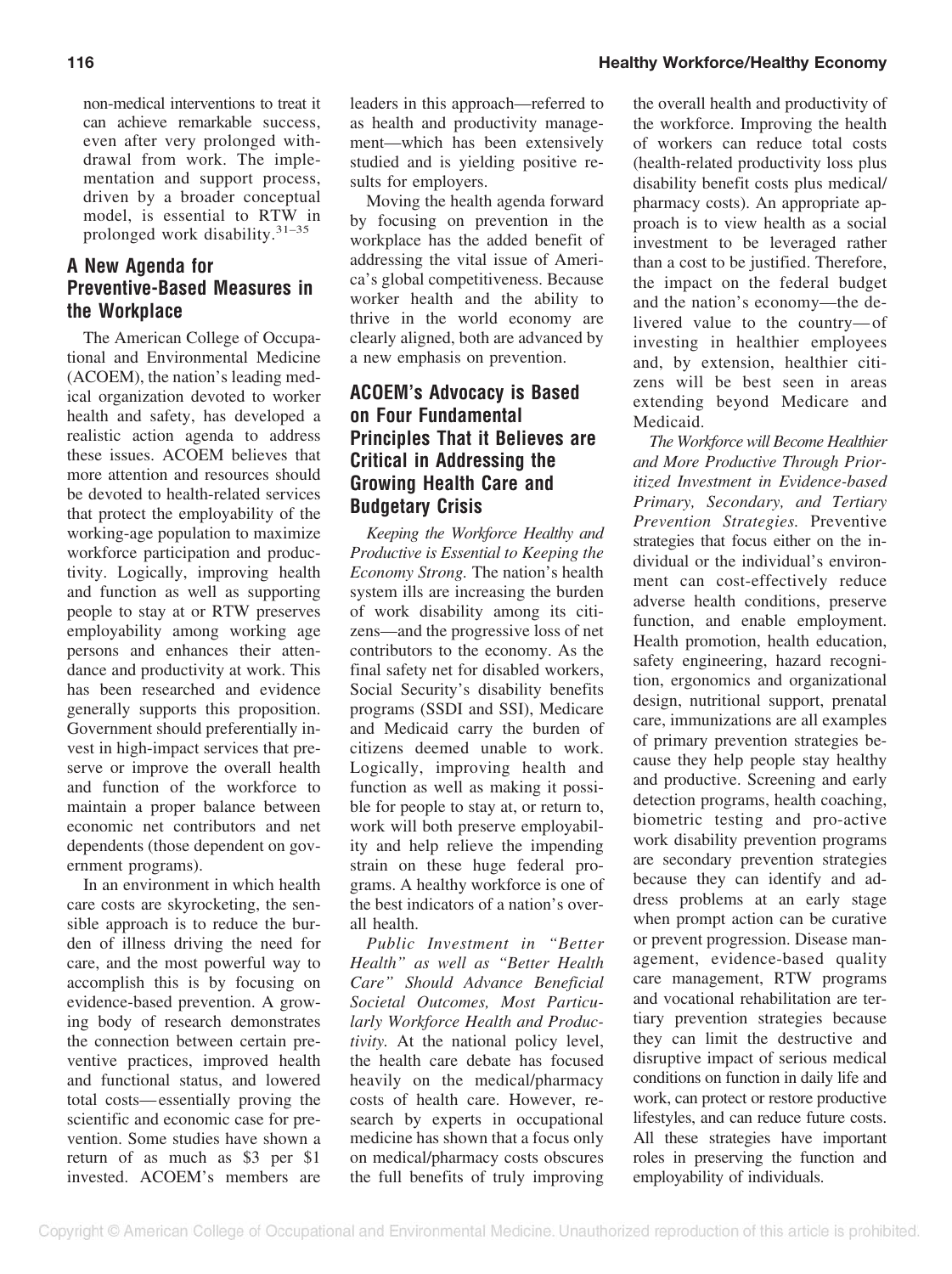#### **JOEM** • **Volume 51, Number 1, January 2009** 117

*These Strategies will Succeed Only if Spending on Prevention is Considered a Priority Rather than Discretionary and Only if Incentives are Realigned.* Today's federal programs pay minimal attention to preventive health services. Current funding mechanisms allocate most government dollars to caring for medical conditions after they develop, many of which could have been prevented or delayed. Additionally, employers and disability insurers are not held responsible for helping people stay healthy and employed, and are often able to shift the benefit costs of employees that develop significant medical problems onto public programs such as Medicare and SSDI. In some ways, the benefit design and administrative procedures in Social Security's disability programs and Medicare actually create disincentives to healing and healthful behavior.

## **ACOEM's Seven-Point Action Plan for the Future**

ACOEM is committed to supporting a national agenda for system reform that begins with protecting and strengthening the social and economic engine of the economy—the nation's workforce. The plan is built on seven key action points that should guide both public and private efforts:

- 1. A national consensus should be established for investment in programs to assure a healthy, able, and available U.S. workforce. We must no longer see prevention of disease, impairment, and work disability in the current and future working age population as discretionary. Spending on prevention must become a priority because modest expenditures on evidencebased preventive services offer a return on investment, including net financial savings, years of life saved and years of economic contribution preserved.
- 2. Programs for prevention and health improvement should be funded in parity with the way that Medicare,

Medicaid and private insurers fund care of the sick. Public and private investment in sick care (especially low-leverage end-oflife care) should not be allowed to crowd out higher-leverage investments in prevention that can produce more social benefit for the same cost. There should be parity in the funding of high value evidence-based preventive services in both public and private programs. At a minimum, funding for delivery of preventive services to currently employed people as well as the workforce of the future must be put on an equal footing with existing funding mechanisms for sick-care.

- 3. Health policy makers and others should go beyond the "medical" definition of prevention to include interventions in other domains that have been shown to improve workforce health and productivity. Reform efforts should include priority investments aimed at increasing the use of evidencebased practices in workplace organizational, management, and safety practices; worksite programs in occupational, personal, and public health; benefits design; economic and social policy; and the delivery of non-traditional services to individuals beyond medical offices.
- 4. Access to evidence-based preventive and early intervention health care must be ensured. New efforts should focus on design and support of health promotion and early intervention medical services that have been shown to be appropriate investments of public funds, because they keep people healthy, functional, and contributing in the workforce.
- 5. Financial incentives that will shift consumers and health care providers toward primary and secondary prevention should be designed and implemented. Design employerbased initiatives that offer employees and their dependents incentives to engage in prevention (wellness,

early detection and early intervention) programs. Redesign physician fee schedules to assure the economic viability of medical practices in which the physician spends time supporting prevention and health management strategies, including health promotion; addressing risk factors and early indicators to prevent progression to disease; preserving or restoring function; and protecting employability.

- 6. Preventive approaches should be integrated within new approaches to medical care delivery such as patient-centered physician-driven medical home models. Empowerment of consumers/patients and providing adequate infrastructure support to providers/physicians are important to the success of health and productivity enhancement strategies for individuals and populations. Workplace based and other employer health initiatives, (including on-site clinics and health enhancement programs) can coordinate with and support medical home models and other innovations in delivery of medical care.
- 7. As these strategies are implemented, major efforts should be taken to evaluate their impact using practical research and case studies designed to document the precise value the strategies are producing. Anticipate the need for refinement over time and employ an evidence-based approach to guide continuous improvement and maximize the return on public investment.

# **Why Occupational and Environmental Medicine?**

The profession of OEM is positioned at the crossroads of the employer-employee-health system interface, making it a logical advocate for health system reform through workplace initiatives. Among all medical specialties, OEM physicians have unique training, expertise and perspective to understand the link between health and productivity as well as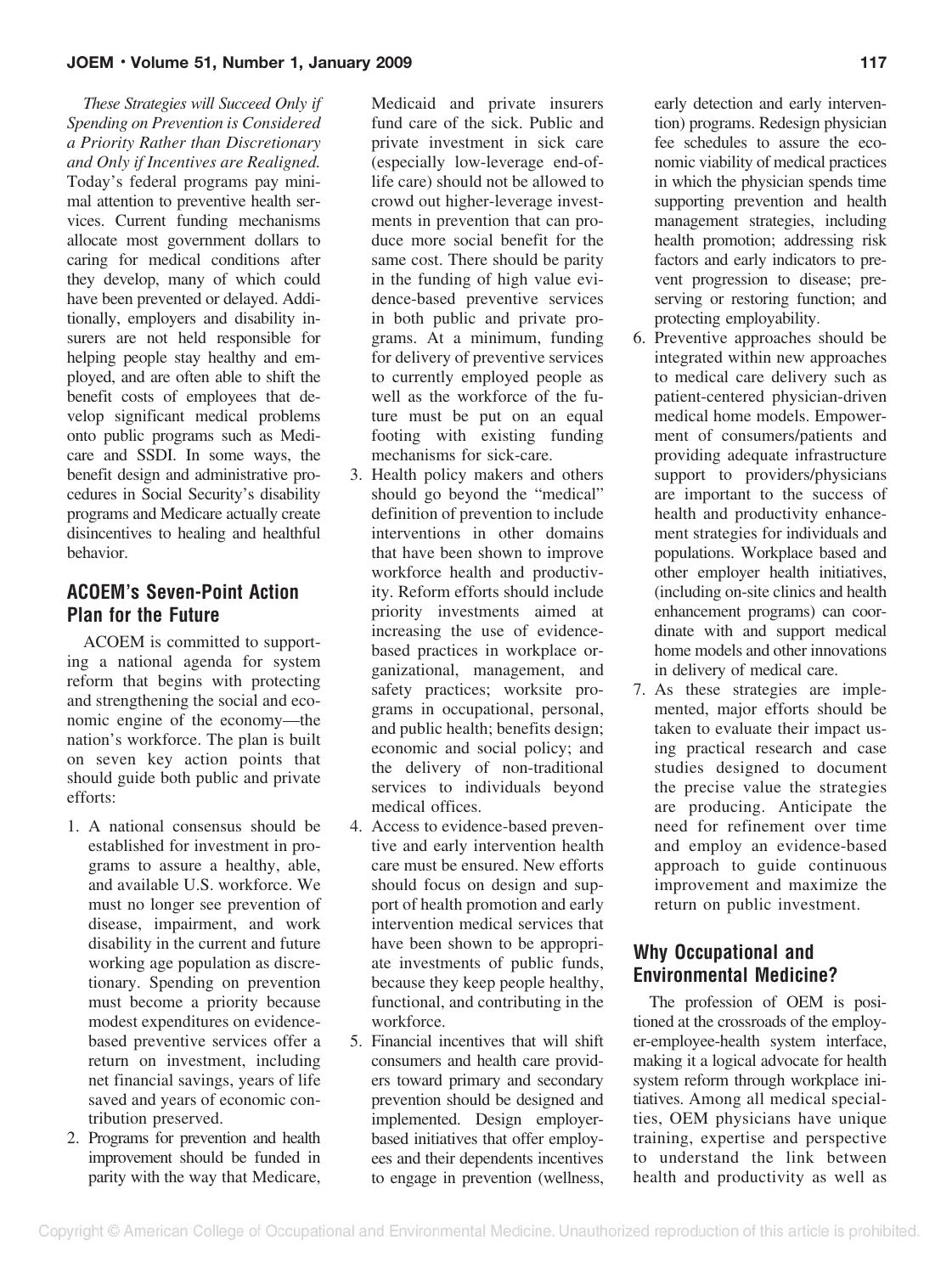how to help injured, ill and aging workers remain productive and at work. In addition, the OEM community has a high concentration of physicians trained in public health. Their focus on population-based health issues is critically important to health system reform. Thus, OEM physicians have a distinct and logical role to play in advocating for prevention-oriented programs that protect and assure the health of employed and productive citizens. ACOEM is positioned to serve as a central facilitator and convener in the employer-employeehealth system interface, working toward health system reform with partners ranging from not-for-profit health organizations to government and the corporate sector.

## **Acknowledgments**

This document was prepared by the ACOEM Special Committee on Health, Productivity, and Disability Management comprised of Ronald Loeppke, MD, Chair; Jennifer Christian, MD, Co-Chair; Michael Gochfeld, MD; Jay Himmelstein, MD; Ronald Kessler, PhD; Robert MacBride, MD; Kenneth Mitchell, PhD; Presley Reed, MD; Glenn Pransky, MD; and Rosemary Sokas, MD, with staff support provided by Doris Konicki, MHS, and Marianne Dreger, MA. It was approved by the Board of Directors of the American College of Occupational and Environmental Medicine on November 8, 2008.

## **References**

- 1. McInturff WD, Weigel L. Déjà vu all over again: the similarities between political debates regarding health care in the early 1990s and today. *Health Aff (Millwood)*. 2008;27:699 –704.
- 2. Naydeck BL, Pearson JA, Ozminkowski RJ, Day BT, Goetzel RZ. The impact of the highmark employee wellness programs on 4-year healthcare costs. *J Occup Environ Med*. 2008;50:146 –156.
- 3. *EU Platform on Diet, Physical Activity and Health. Conference Diet, Physical Activity and Health at the Workplace*. Draft Summary Report. Brussels, Belgium: July 3, 2007. Available at: http:// ec.europa.eu/health/ph\_determinants/ life\_style/nutrition/platform/docs/ev\_ 20070703\_mi\_en.pdf. Accessed November 17, 2008.
- 4. Goetzel RZ, Ozminkowski RJ. The health and cost benefits of work-site

health-promotion programs. *Annu Rev Public Health*. 2008;29:303–323.

- 5. Burton WN, Chen CY, Conti DJ, Schultz AB, Edington DW. The association between health risk change and presenteeism change. *J Occup Environ Med*. 2006; 48:252–263.
- 6. Yen L, Schultz A, Schnueringer E, Edington DW. Financial costs due to excess health risks among active employees of a utility company. *J Occup Environ Med*. 2006;48: 896–905.
- 7. Edington DW, Burton WN. Health and productivity. In: McCunney RJ, ed. *A Practical Approach to Occupational and Environmental Medicine.* Philadelphia, PA: Lippincott; 2003:40-152.
- 8. Berger ML, Howell R, Nicholson S, Sharda C. Investing in healthy human capital. *J Occup Environ Med*. 2003;45: 1213–1225.
- 9. Stewart WF, Ricci JA, Chee E, Hahn SR, Morganstein D. Cost of lost productive work time among US workers with depression. *JAMA*. 2003;289:3135–3144.
- 10. Burton WN, Conti DJ, Chen CY, Schultz AB, Edington DW. The role of health risk factors and disease on worker productivity. *J Occup Environ Med*. 1999; 41:863– 877.
- 11. Collins JJ, Baase CM, Sharda CE, et al. The assessment of chronic health conditions on work performance, absence, and total economic impact for employers. *J Occup Environ Med*. 2005;47:547–557.
- 12. Loeppke R, Hymel PA, Lofland JH, et al. Health-related workplace productivity measurement: general and migrainespecific recommendations from the ACOEM Expert Panel. *J Occup Environ Med.* 2003;45:349 –359. Erratum in *J Occup Environ Med.* 2003;45:940.
- 13. Goetzel RZ, Long SR, Ozminkowski RJ, Hawkins K, Wang S, Lynch W. Health, absence, disability, and presenteeism cost estimates for certain physical and mental health conditions affecting U.S. employers. *J Occup Environ Med*. 2004;46:398 – 412.
- 14. Conti DJ, Burton WN. The economic impact of depression in the workplace. *J Occup Environ Med*. 1994;36:983–988.
- 15. Burton WN, Chen CY, Conti DJ, Schultz AB, Edington DW. Measuring the relationship between employees' health risk factors and corporate pharmaceutical expenditures. *J Occup Environ Med*. 2003; 45:793– 802.
- 16. Edington DW. Emerging research: a view from one research center. *Am J Health Promot*. 2001;15:341–349.
- 17. Burton WN, Pransky G, Conti DJ, Chen CY, Edington DW. The association of medical conditions and presenteeism. *J*

*Occup Environ Med*. 2004;46(6 Suppl): S38 –S45.

- 18. Boles M, Pelletier B, Lynch W. The relationship between health risks and work productivity. *J Occup Environ Med*. 2004;46:737–745.
- 19. Burton WN, McCalister KT, Chen CY, Edington DW. The association of health risks with on-the-job productivity. *J Occup Environ Med*. 2005;47:769 –777.
- 20. Loeppke R, Hymel P. Health and productivity enhancement. In: Moser R, Jr, eds. *Effective Management of Health and Safety Programs: A Practical Guide.* 3rd ed. Massachusetts: Beverly Farm; 2008: 225–243.
- 21. Loeppke R, Hymel P. Good health is good business. *J Occup Environ Med*. 2006;48:533–537.
- 22. Loeppke R, Nicholson S, Taitel M, Sweeney M, Haufle V, Kessler R. The impact of an integrated population health enhancement and disease management program on employee health risk, health conditions and productivity. *Popul Health Manage*. 2008;11(6):287–296.
- 23. Loeppke R, Taitel M, Richling D, et al. Health and productivity as a business strategy. *J Occup Environ Med*. 2007;49: 712–721.
- 24. World Economic Forum Report in cooperation with PricewaterhouseCoopers. *Working Toward Wellness: The Business Rationale.* World Economic Forum: Switzerland; 2008.
- 25. Devol R, Bedroussian A, Charuworn A, et al. An Unhealthy America: The Economic Burden of Chronic Disease. Charting a New Course to Save Lives and Increase Productivity and Economic Growth. CA: Milken Institute; 2007.
- 26. Watson Wyatt. Building an Effective Health and Productivity Framework. Staying at Work Report 2007/2008. National Business Group on Health;  $2007 \cdot 1 - 23$
- 27. Loeppke R. The value of health and the power of prevention. *Intl J Workplace Health Manage*. 2008;1:95–108.
- 28. Shaw WS, Linton SJ, Pransky G. Reducing sickness absence from work due to low back pain: how well do intervention strategies match modifiable risk factors? *J Occup Rehabil.* 2006:16:591-605.
- 29. Shaw WS, Pransky G, Fitzgerald TE. Early prognosis for low back disability: intervention strategies for health care providers. *Disabil Rehabil*. 2001;23:815– 828
- 30. Franche RL, Cullen K, Clarke J, Irvin E, Sinclair S, Frank J; The Institute for Work and Health (IWH). Workplacebased return-to-work interventions: a systematic review of the quantitative